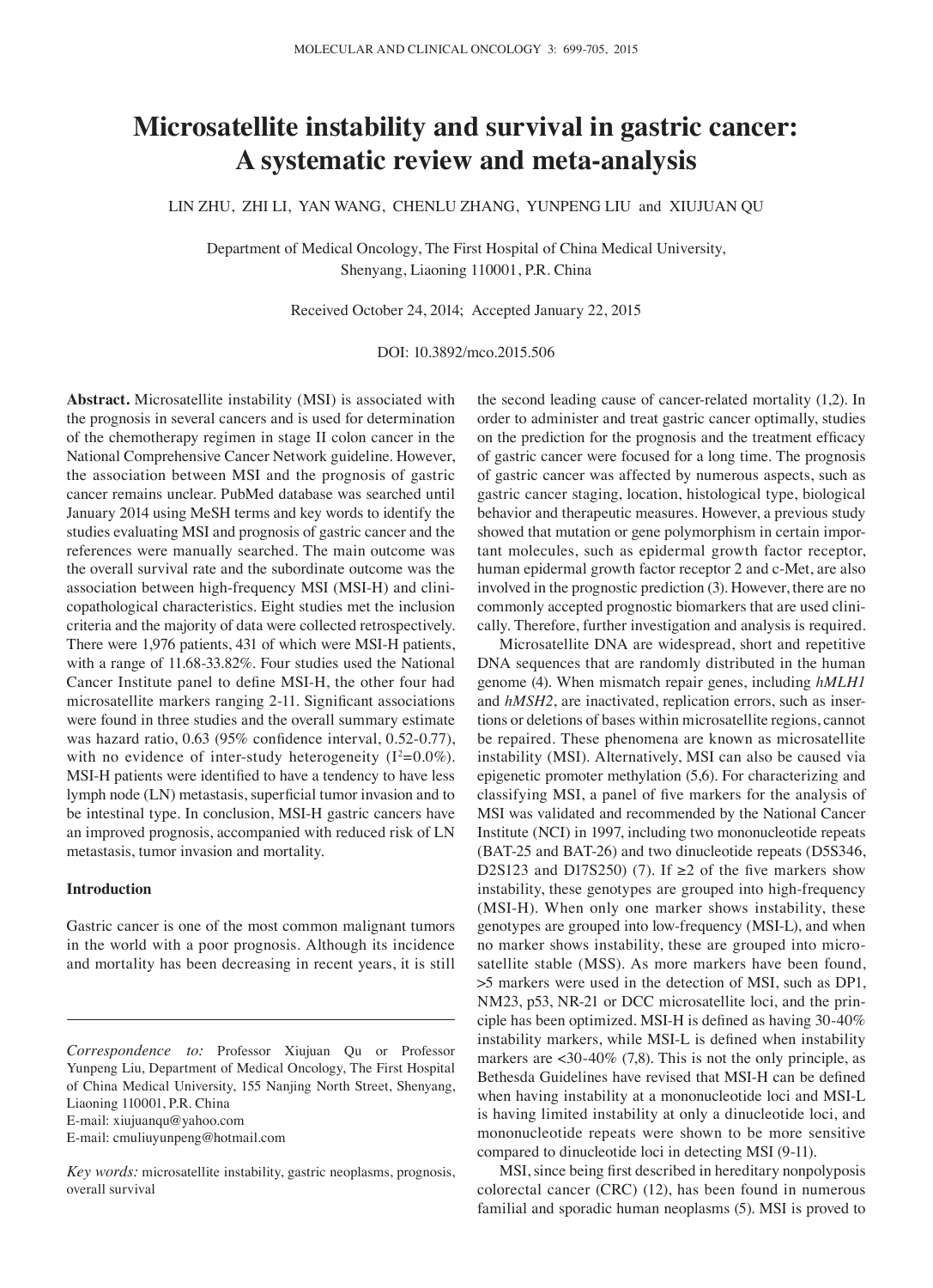be a mostly molecular mechanism involved in carcinogenesis and development. MSI has been used in the prognosis of numerous types of cancer. For example, MSI-H is associated with a good prognosis in CRC, but no significant association was found between MSI-H and prognosis in early endometrial cancer. MSI-H forecasted a bad prognosis in breast cancer (13-15). In gastric cancers, the incidence of MSI-H varies from 8.2-37%, which was decided by the number of cases investigated. Patients with gastric cancer and MSI-H tend to be older, female, distal located, with a well-differentiated adenocarcinoma type and in lower tumor stages (6,16-22). The association between MSI-H and gastric cancer prognosis remains ambiguous. Certain studies support that MSI-H is associated with a good prognosis (6,18-21,23-25) while others are conflicting (16,26‑28).

Therefore, the present study is a meta-analysis to identify whether MSI is associated with the prognosis in gastric cancer by assembling the current opinions and the pooled result. The pooled analysis showed that patients with MSI-H have a reduced risk of lymph node (LN) metastasis, tumor invasion and mortality compared to those with MSI-L/MSS. Furthermore, MSI-H gastric cancers have an improved prognosis. The present analysis will provide a whole evaluation for the effect of MSI on the prognosis of gastric cancer.

#### **Materials and methods**

*Search strategy.* The PubMed electronic database was searched until January 2014 using MeSH terms and key words. The strategy included 'microsatellite instability' or 'MSI' or 'replication error phenotype' combined with 'stomach neoplasm' or 'stomach cancer' or 'stomach carcinoma' or 'gastric neoplasm' or 'gastric cancer' or 'gastric carcinoma' combined with 'prognosis' or 'outcome' or 'survival' or 'DFS' or 'OS'. In addition, the references and review studies were manually searched to identify other relevant studies to ensure integrity. Primary authors were not contacted.

*Eligibility criteria.* The search was restricted to human studies that were published in peer-reviewed journals in English. Studies assessing the association between MSI and prognosis in gastric cancer with notable outcomes [overall survival (OS) in gastric cancer with MSI] were included. Reviews, single case reports, unrelated and duplicated studies were excluded. Studies that did not allow the extraction of the hazard ratio (HR) and 95% confidence interval (CI) were included in the systematic review but excluded from meta-analysis. Two investigators read the full texts of the relevant studies and applied the eligibility criteria independently. Any disagreement was assessed by a third investigator.

*Quality assessment.* Currently, a standard assessment for observational studies is not available. The Newcastle-Ottawa Quality Assessment Scale (NOS) for case-control studies was used for reference (29). Quality assessment was performed by the two independent investigators and any disagreement was solved by a third investigator.

*Data extraction.* Two investigators extracted the information from all the studies independently, including: First author, year of publication, distribution of clinical pathological factors, such as tumor stage, Lauren's classification and treatment interventions, and MSI definition.

*Data analysis.* Meta-analysis was performed between patients with MSI+ (MSI-H) and with MSI- (MSI-L/MSS) to explore the association between MSI and OS. Only the studies that reported HR with 95% CI were included in the meta-analysis. The HR and 95% CI were calculated for pooling if not available from the study, using the total number of events (fatalities and relapse) and numbers at risk in each group or the Kaplan-Meier survival curves provided (30). In order to explore the association between the status of MSI and OS comprehensively, the association between the MSI status and clinicopathological features in the eight studies were analyzed. Data were analyzed using Stata 12.0 software (StataCorp, College Station, TX, USA) with a random effects model. Inter-study heterogeneity was estimated using  $I^2$  statistics. Sensitivity was analyzed by removing certain studies with low quality. All the statistics were two-sided and P<0.05 was considered to indicate a statistically significant difference.

### **Results**

*Eligible studies.* In total, 162 studies were searched using MeSH terms and key words from the Pubmed database until January 2014. A total of 24 review studies were removed and 12 were removed for not assessing clinical patients, while 13 did not analyze gastric cancer. The title and abstract of the remaining 113 studies were assessed; however, 80 studies were not regarding the topic between MSI and gastric cancer prognosis and four were not in English. Therefore, 29 full texts of potentially eligible studies were read independently by two investigators, and 15 studies were excluded for not providing the association between OS and MSI status (MSI-H and MSI-L/MSS), two were excluded for not reporting HR but reported the relative risk (RR) of MSI-H compared to MSI-L/MSS, while one study did not report HR but the odds ratio (OR). Two studies were excluded for offering the survival curves of MSI-H, MSI-L and MSS separately so that the HR of MSI-H could not be calculated compared to MSI-L/MSS and one study offered a rough Kaplan-Meier survival curve that a HR with an existing error was calculated from, so it was therefore removed. Finally, there were eight studies used in the meta-analysis; three of these were manually calculated (30). There was a good agreement between the two investigators (Fig. 1).

*Characteristics of the studies.* The characteristics of the studies are summarized in the Table I. In total, 1,976 patients were analyzed, of which there were 431 MSI-H patients, range 11.68-33.82%. Two studies collected the data prospectively. The follow-up period ranged 1-260.9 months. The majority of the patients had adenocarcinoma and advanced gastric cancer. More than half the patients had intestinal type according to the Lauren classification. Almost all the patients received surgery (Table I).

*MSI analysis.* A variety of MSI markers were used in the assessment of the MSI status within the meta-analysis. Four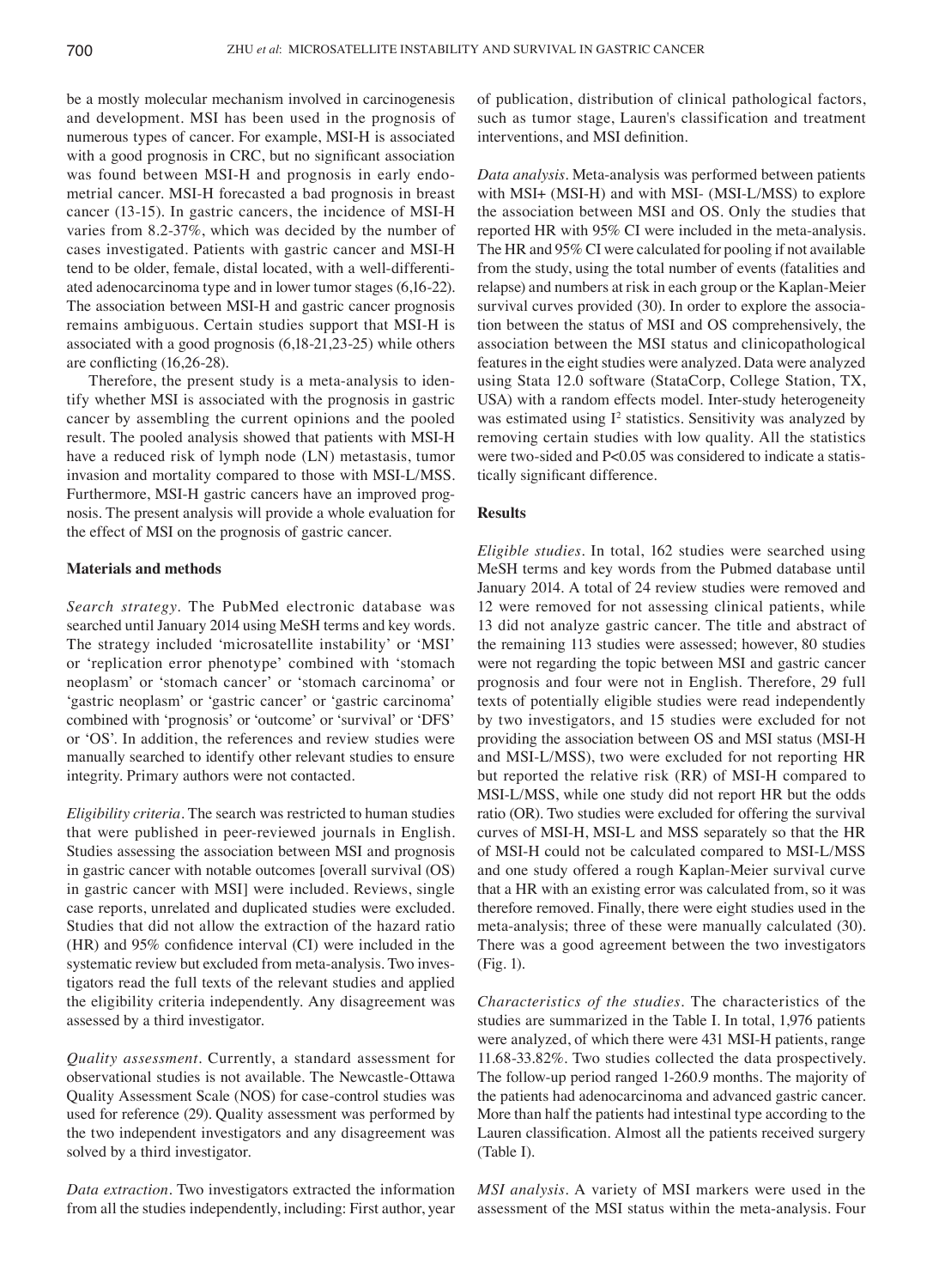|  |  |  |  |  |  |  |  |  |  |  |  | Table I. Characteristics of each study in the meta-analysis. |
|--|--|--|--|--|--|--|--|--|--|--|--|--------------------------------------------------------------|
|--|--|--|--|--|--|--|--|--|--|--|--|--------------------------------------------------------------|

| Study<br>(year)                    | No. of<br>patients | No. of<br>$MSI-H, \%$ | Period of<br>follow-up,<br>months    | Stage<br>distribution, n    | No. of<br>intestinal<br>type | Treatment strategy                 | No. of<br><b>MSI</b><br>markers | MSI-H<br>definition          | (Refs.) |
|------------------------------------|--------------------|-----------------------|--------------------------------------|-----------------------------|------------------------------|------------------------------------|---------------------------------|------------------------------|---------|
| Fang et al<br>(2012)               | 214                | 11.7                  | $1 - 243$                            | Early, 44<br>Advanced, 170  | 134                          | Surgery II/III;<br>got adjuvant CT | 5                               | $\geq$ 2                     | (6)     |
| Corso et al<br>(2009)              | 250                | 25.2                  | 36-260.9                             | Early, 183<br>Advanced, 67  | 163                          | Surgery; no<br>neoadjuvant CT      | 5                               | $\geq$ 2                     | (18)    |
| Chiaravalli<br><i>et al</i> (2001) | 185                | 19.5                  | NA                                   | All advanced                | 108                          | Surgery; no<br>neoadjuvant CT      | 3, all mono-<br>nucleotide      | $\geq$ 1                     | (31)    |
| Beghelli<br><i>et al</i> (2006)    | 510                | 16.3                  | Until July<br>2004                   | Early, 64<br>Advanced, 446  | 286                          | Surgery; no<br>neoadjuvant CT      | 2, all mono-<br>nucleotide      | $\geq$ 1                     | (21)    |
| Kim et al<br>(2011)                | 476                | 33.8                  | $1 - 57$                             | Early, 166<br>Advanced, 310 | 289                          | Surgery                            | 5                               | $\geq$ 2                     | (20)    |
| Falchetti<br><i>et al</i> (2008)   | 159                | 17.0                  | 8.8-20.4                             | Early, 15<br>Advanced, 144  | 77                           | Surgery                            | 8                               | $\geq$ 1 mono-<br>nucleotide | (19)    |
| Hayden<br>et al (1997)             | 101                | 20.8                  | NA                                   | Early, 15<br>Advanced, 66   | 75                           | Surgery                            | 11                              | $\geq$ 1                     | (24)    |
| An et al<br>(2005)                 | 81                 | 18.5                  | 47-57.7<br>Early, 14<br>Advanced, 67 |                             | 53                           | Surgery                            | 5                               | $\geq$ 2                     | (28)    |

MSI-H, high-frequency microsatellite instability; CT, computed tomography; NA, not available.

studies analyzed the MSI-H status using ≥2 loci of five markers showing instability (6,9,18,20). Two studies used only mononucleotide markers (21,31); in which  $\geq 1$  loci showed instability, and was defined as MSI‑H. The other two studies used 8 and 11 markers, respectively (19,24). Tumors with MSI-L and MSS showed similar clinicopathological characteristics, so therefore, these two types were classified together to compare to the tumors with MSI-H.

*Survival analysis.* Eight studies provided the OS data for pooling. The HR and 95% CI for each study and the summarized HR are shown in Fig. 2. The estimate pooled was HR, 0.63 (95% CI, 0.52-0.77), with no evidence of heterogeneity  $(I^2=0.0\%)$ . The funnel plot is shown in Fig. 3, and a little asymmetry can be observed. This result was verified by the quantified evaluation using Begg's test  $(P=0.063)$ , therefore no evident publication bias was discovered in these studies. The studies by Hayden *et al* (24) and Beghelli *et al* (21) had clear differences in the definition of MSI‑H, so therefore these were removed when evaluating sensitivity; the outcome changed respectively into HR, 0.62 (95% CI, 0.50-0.75) and HR, 0.66  $(95\% \text{ CI}, 0.51\text{-}0.85)$ , with no evidence of heterogeneity  $(I^2=0.01)$ and 8.6%, respectively) and the funnel plot showed a little more symmetry than previously.

In order to reveal the association, the clinicopathological characters, such as LN metastasis, tumor invasion, tumor-node-metastasis (TNM) stage and Lauren classification, have been analyzed. The pooled OR in LN metastasis that was positive for MSI-H compared to MSI-L/MSS is 0.59 (95% CI, 0.47-0.76), the pooled OR in T3-T4 invasion is 0.5 (95% CI, 0.39-0.64) and the pooled OR in II-IV stage



Figure 1. Search strategy process. HNPCC, hereditary nonpolyposis colorectal cancer; OS, overall survival.

in TNM phase is 0.7 (95% CI, 0.39-1.24). The pooled OR in intestinal type is 2.3 (95% CI, 1.76-3.01). All the results have no evident heterogeneity (Figs. 4-7).

## **Discussion**

Mismatch repair deficiency is an important molecular mechanism in carcinogenesis and has a clear effect on prognosis. In CRC patients, cancers with MSI-H have an improved prognosis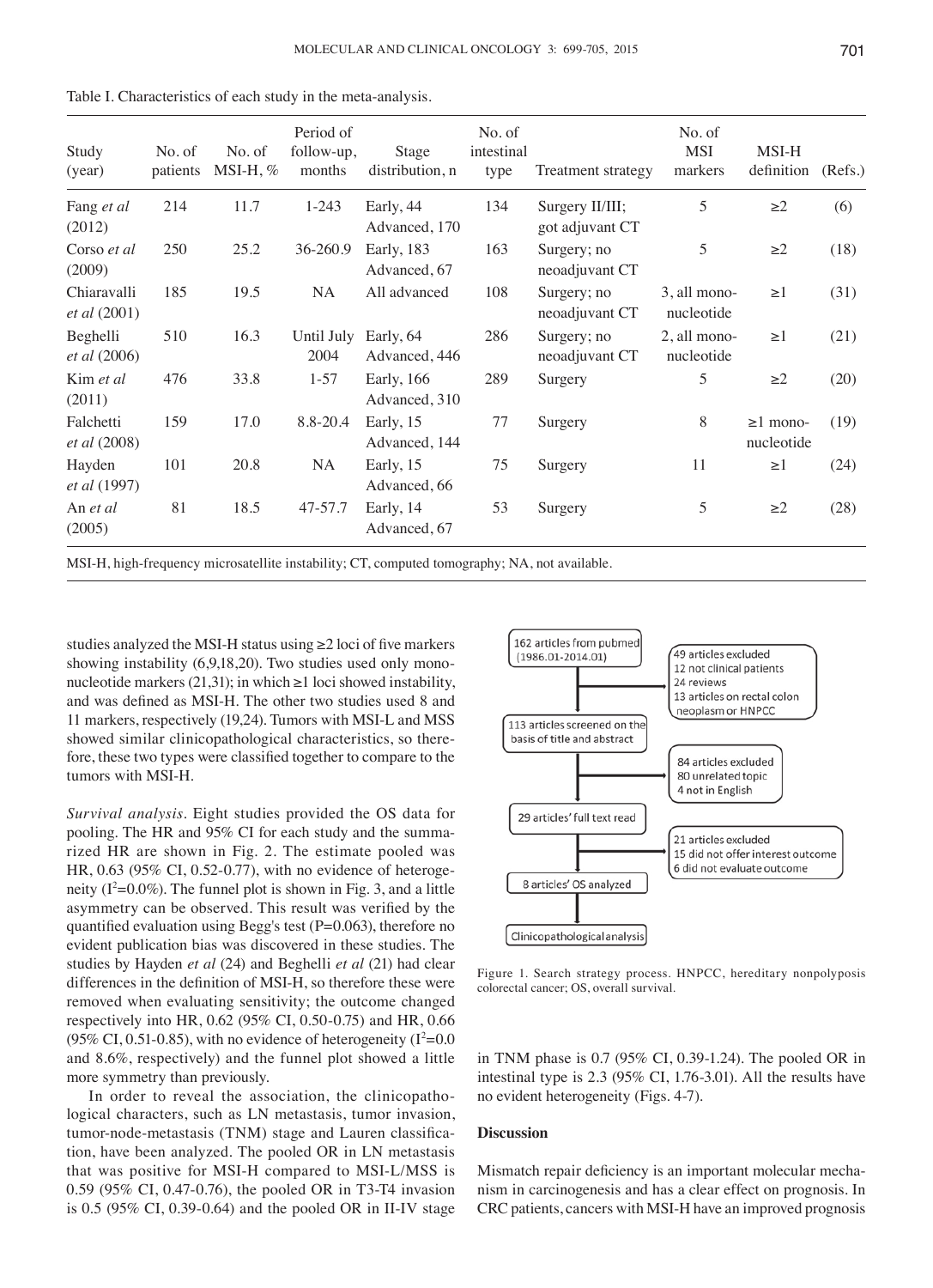

Figure 2. Forest plots evaluating hazard ratio (HR) of the high-frequency microsatellite instability (MSI-H) compared to microsatellite stable (MSS), based on overall survival (OS). CI, confidence interval; MSI-L, low-frequency microsatellite instability.



Figure 3. Funnel plot of eight studies. s.e., standard error; HR, hazard ratio.

and a worse sensitiveness to 5-fluorouracil (5-FU)-based chemotherapy compared to MSI-L/MSS cancer (32). While in gastric cancer, the clinical significance remains controversial. All the studies regarding the effect of MSI status on prognosis in PubMed were collected and the information was obtained from 1,976 patients enrolled. The result showed that patients with MSI-H had a reduced 37% mortality risk compared to those with MSI-L/MSS, indicating that MSI-H patients have an improved OS compared to MSI-L/MSS patients, in accordance with CRC. In addition, the RR of another two studies excluded in the present meta-analysis were 0.47 (1.23-0.18) and 1.94 (MSI-L vs. MSI-H) (18,33), while one OR was 0.50 (0.27-0.93) (34); these studies also supported an improved OS outcome for MSI-H cancer.

Compared to the previous research, MSI-H patients have a long survival in gastric cancer. For investigating the association between MSI-H and a superior prognosis, the information was repeatedly analyzed and identified that one study (24) used only the English population; this study was carried out in 1997, which is much earlier than the other studies. Furthermore, the markers in this study are extremely different to the other studies (11 markers in which  $\geq 1$  was showing instability and can be classified as MSI+), therefore the study was excluded. When the study was excluded, the conclusion did not change and the funnel plot became a little more symmetrical than previously. The reduced publication bias was also confirmed by Begg's test  $(P=0.23)$ . The sample in this study is small (101 patients) and the weight is 2.03, which leads to the meta-analysis having little sensitivity to the study. Subsequently, another study was removed that had a different MSI-H definition and the weight was a little heavier (21); the conclusion and the publication bias did not change. Therefore, MSI-H patients have an improved prognosis in gastric cancer. This conclusion can possibly indicate that MSI-H patients may have an improved prognosis compared to MSI-L. With this conclusion, the concrete reflection of the different prognoses is required. Subsequently, the clinicopathological features of the different patients were analyzed and it was identified that those with MSI-H appeared to have a smaller risk in LN metastasis and T invasion. These patients were also inclined to have the intestinal type. Less LN metastasis, shallower T invasion and intestinal type are known to predict a good prognosis, so this is possibly the reason why patients of MSI-H have a long OS. As a result, increasing attention should be paid to the MSI-L gastric cancer patient by administering a stronger treatment.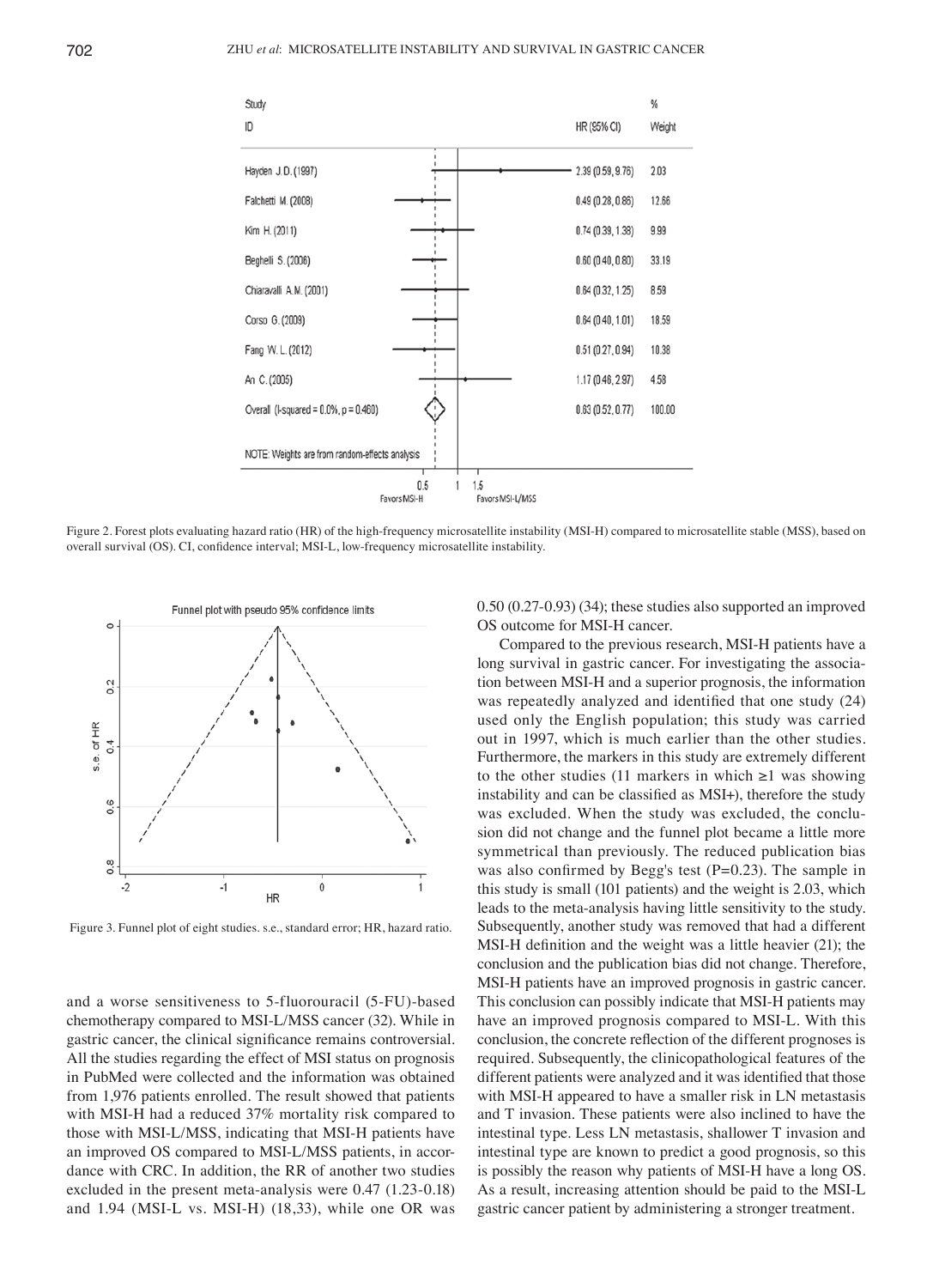

Figure 4. Forest plots evaluating odds ratio (OR) of the high-frequency microsatellite instability (MSI-H) compared to microsatellite stable (MSS), based on lymph node metastasis. CI, confidence interval; MSI‑L, low‑frequency microsatellite instability.



Figure 5. Forest plots evaluating odds ratio (OR) of the high-frequency microsatellite instability (MSI-H) compared to microsatellite stable (MSS), based on T invasion. CI, confidence interval; MSI‑L, low‑frequency microsatellite instability.

In contrast to the patients with MSI-L/MSS cancer, MSI-H patients in CRC had an improved prognosis, as well as a worse sensitivity to 5-FU-based chemotherapy. This phenomenon indicates that the MSI-H patients with gastric cancer may also have the same characteristic. Therefore, the research regarding the medicinal sensitiveness between MSI-H and MSI-L is extremely necessary, which may guide the physician to improve the choice of the chemotherapy treatment. However, there is little research regarding the medicinal sensitiveness of MSI-H patients in gastric cancer.

The present meta-analysis has certain limitations. First, the majority of studies are retrospective and cannot be controlled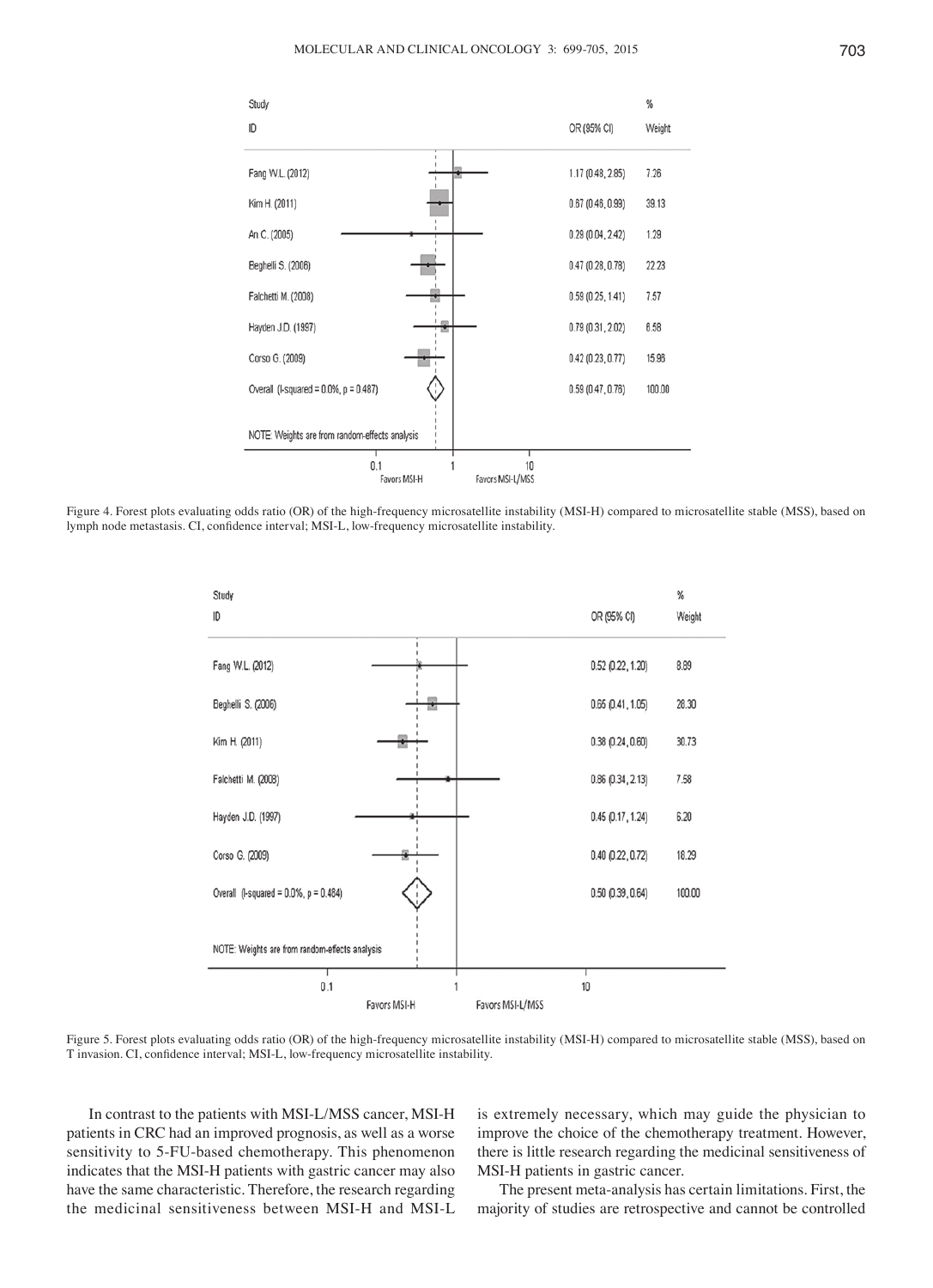

Figure 6. Forest plots evaluating odds ratio (OR) of the high-frequency microsatellite instability (MSI-H) compared to microsatellite stable (MSS), based on TNM. CI, confidence interval; MSI‑L, low‑frequency microsatellite instability; TNM, tumor-node-metastasis.



Figure 7. Forest plots evaluating odds ratio (OR) of the high-frequency microsatellite instability (MSI-H) compared to microsatellite stable (MSS), based on the Lauren classification. CI, confidence interval; MSI-L, low-frequency microsatellite instability.

manually leading to certain selective bias. Therefore, the random effects model was used. Second, there is not a unified standard for the evaluation of observational study, so NOS was used for reference. In addition, the patients analyzed have a variety of different parameters, including pathology, stage, location, treatment strategy and MSI‑H definition. Four studies

used the NCI panel and three studies used  $\geq 1$  mononucleotide loci, while the remaining study used ≥1 loci that did not limit the type of loci; this study was removed to conduct a sensitivity analysis and the result did not show a significant difference. Eight studies were pooled, only two of which provided the association between the MSI status and OS information in